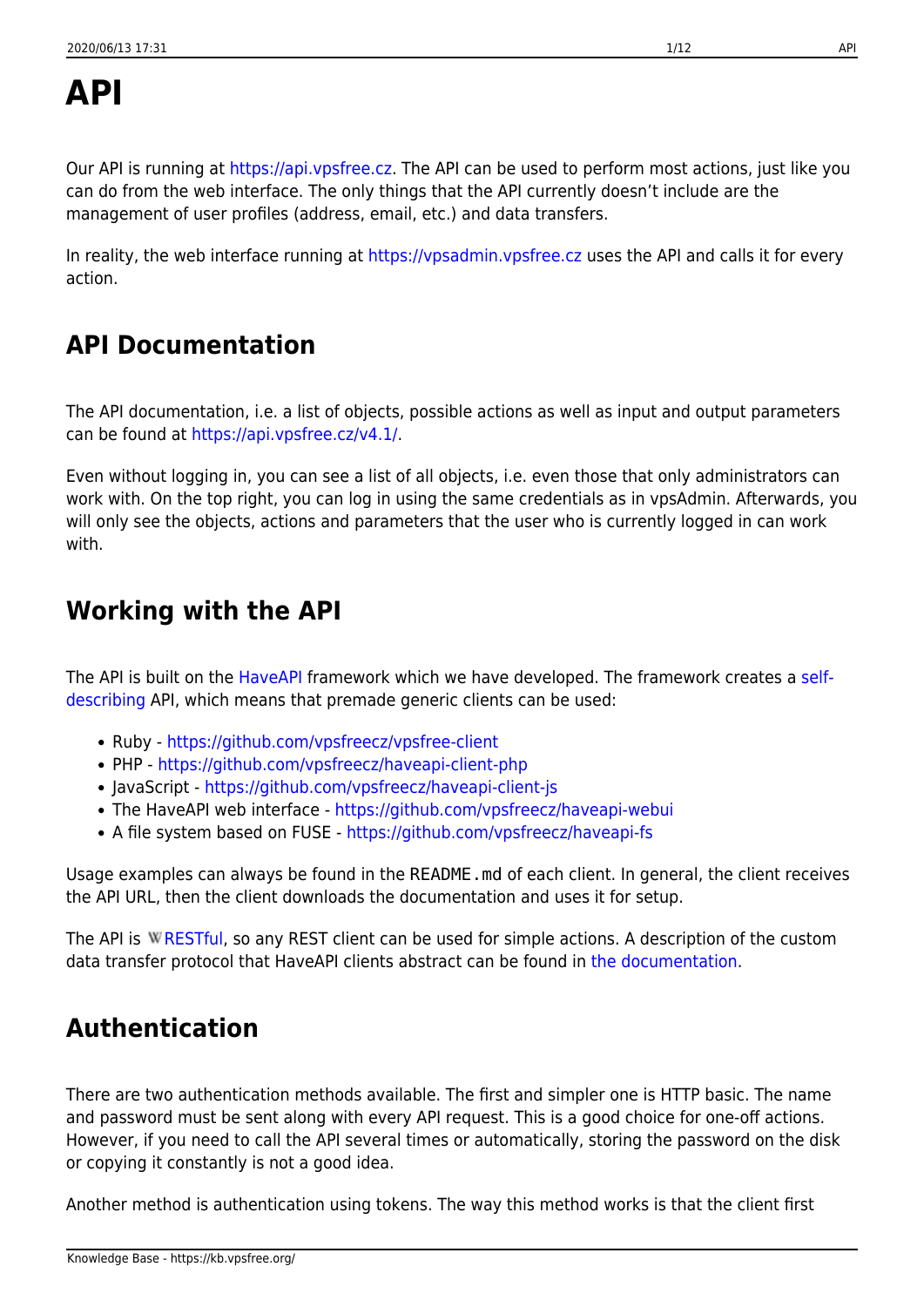requests a token to be created, one for which the client needs the name and password. As soon as the client receives the token, the name and password can be forgotten since it is the token that is then used for further authentication.

There can be several types of tokens with different lifetimes:

- fixed token validity is fixed
- renewable manual token validity can be manually extended
- renewable auto token validity is extended after every request
- permament the token is valid permanently, or until it is deleted

The type of token and time period by which its validity is extended is chosen by the client.

## **CLI**

[The Ruby client](https://github.com/vpsfreecz/vpsfree-client) also includes a CLI. In order for it to work properly, you need Ruby >= 2.0 and Ruby header files, OpenSSL and ncurses (mostly packages with the -dev or -devel suffix)

If you're using OS X, you first need to install OpenSSL using [Homebrew](http://brew.sh/) and only then can you install EventMachine (a gem required by the client).

```
$ brew install openssl
$ sudo gem install eventmachine -- --with-opt-
include="/usr/local/opt/openssl/"
```
It can be installed using ruby gems:

\$ gem install vpsfree-client

## **Installing in Windows 10 Using a Ubuntu Linux Subsystem**

#### **Installing Ubuntu (Windows 10 Subsystem for Linux)**

- 1. in Windows 10, enable Developer Mode, let it install
- 2. in the Programs and Features menu, open Turn Windows Features On or Off, scroll to the very bottom, choose Windows Subsystem for Linux, run the installation and let the computer restart
- 3. after the restart, run bash in the Start menu as admin
- 4. create a Unix username and password
- 5. press the Y key and let the Ubuntu base be installed

#### **Installing Dependencies**

**sudo apt-get install** ruby2.0 ruby2.0-dev libssl-dev **make g++**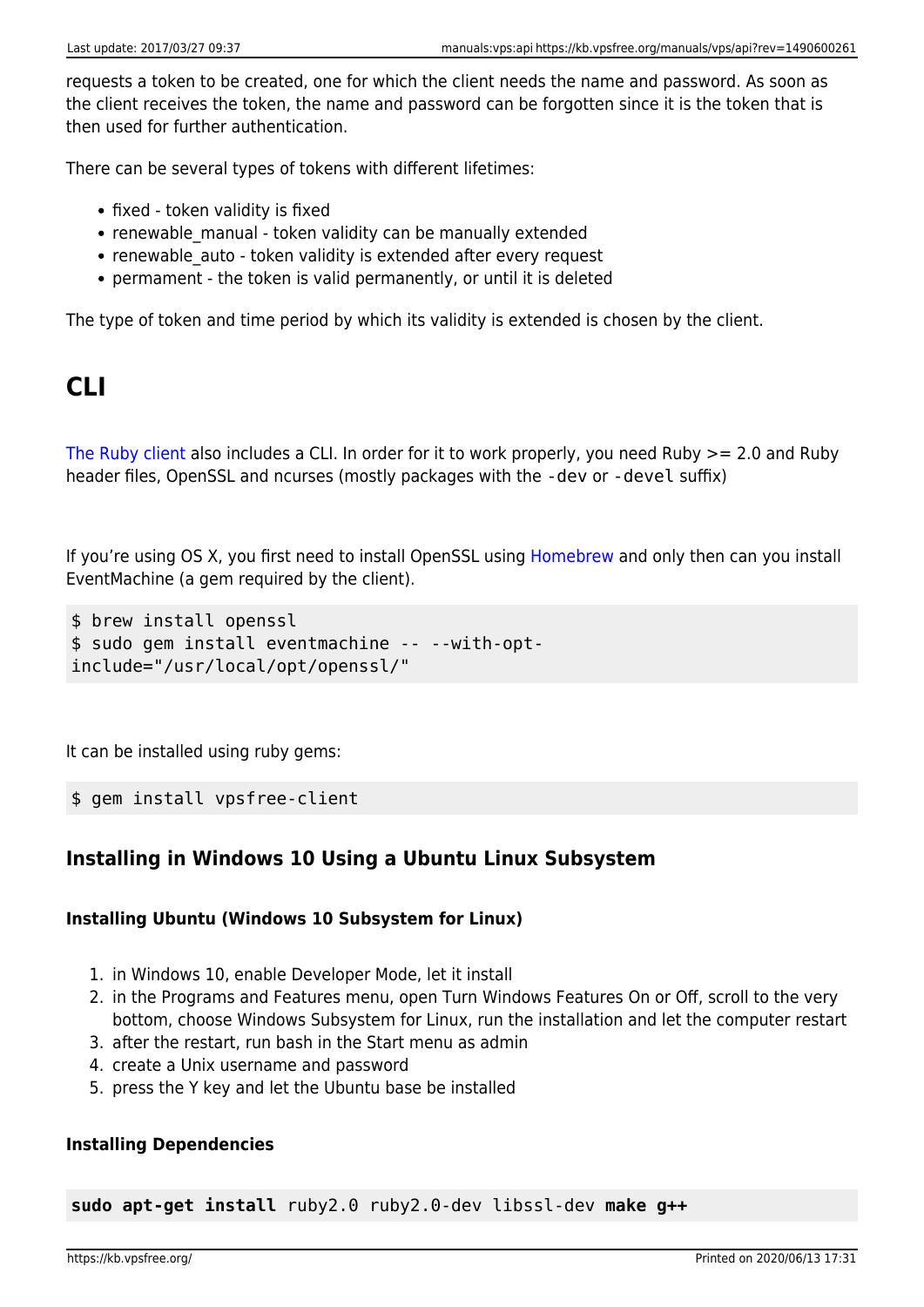### **A Quick & Dirty Fix to Set Ruby2.0 as Default Instead of 1.9**

```
sudo rm /usr/bin/ruby /usr/bin/gem /usr/bin/irb /usr/bin/rdoc /usr/bin/erb
sudo ln -s /usr/bin/ruby2.0 /usr/bin/ruby
sudo ln -s /usr/bin/gem2.0 /usr/bin/gem
sudo ln -s /usr/bin/irb2.0 /usr/bin/irb
sudo ln -s /usr/bin/rdoc2.0 /usr/bin/rdoc
sudo ln -s /usr/bin/erb2.0 /usr/bin/erb
sudo gem update --system
sudo gem pristine --all
```
Source:<http://blog.costan.us/2014/04/restoring-ruby-20-on-ubuntu-1404.html>

#### **Installing vpsfree-client**

**sudo** gem **install** vpsfree-client

After the installation, vpsfreectl should be available in \$PATH. If not, this can be fixed easily:

\$ gem env | grep "EXECUTABLE DIRECTORY"

This command will display the location of all executables installed using gem. All you need to do is add that folder to \$PATH, e.g.:

\$ PATH="\$PATH:/home/user/.gem/ruby/2.0.0/bin"

#### **Usage**

```
$ vpsfreectl --help
Usage: vpsfreectl [options] <resource> <action> [objects ids] [--
[parameters]]
   -u, --api URL API URL
   -a, --auth METHOD Authentication method
       --list-versions List all available API versions
       --list-auth-methods [VERSION]
                                 List available authentication methods
       --list-resources [VERSION] List all resource in API version
       --list-actions [VERSION] List all resources and actions in API
version
       --version VERSION Use specified API version
    -c, --columns Print output in columns
   -H, --no-header Hide header row
   -L, --list-parameters List output parameters
    -o, --output PARAMETERS Parameters to display, separated by a
comma
```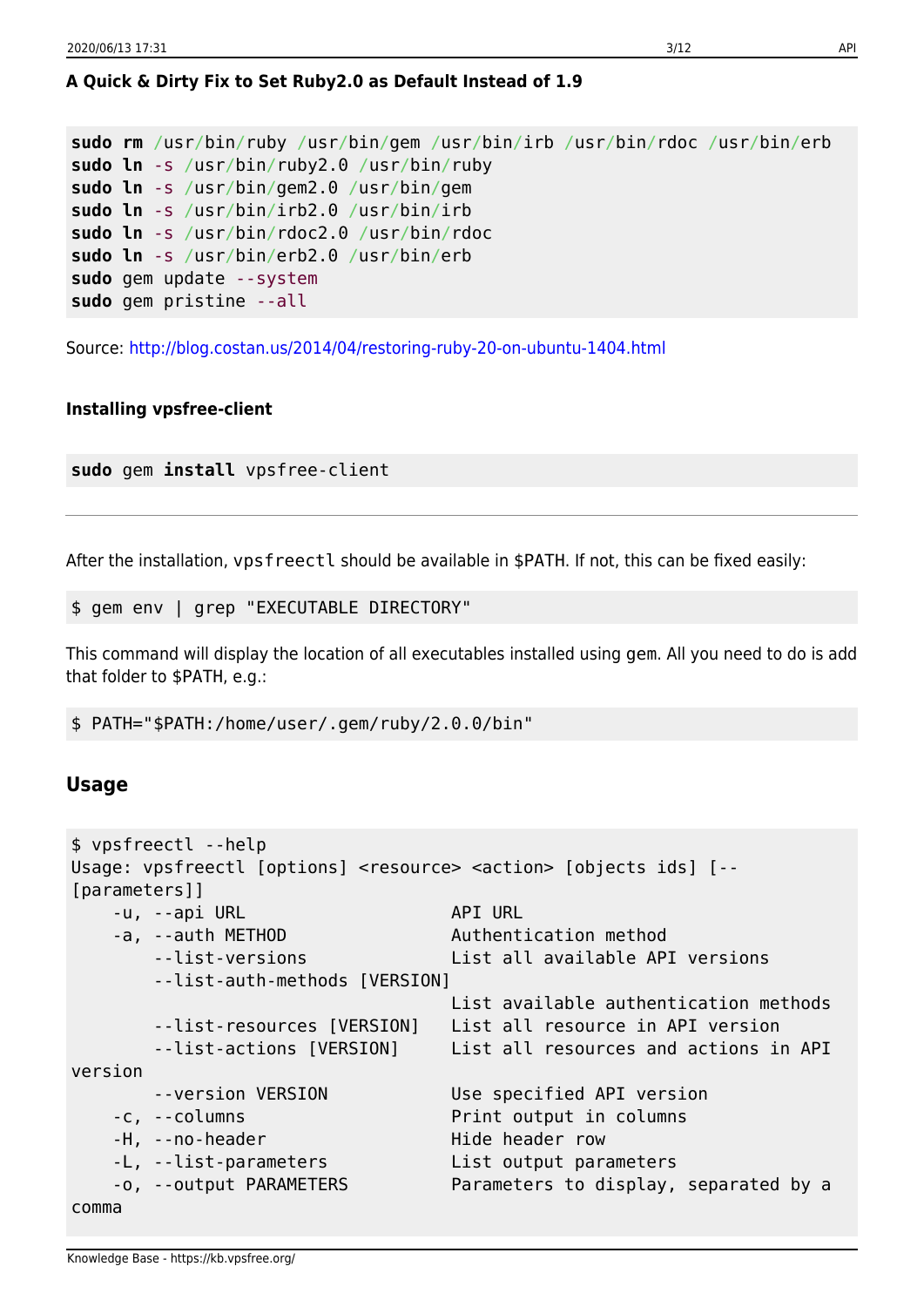-r, --rows Print output in rows -s, --sort PARAMETER Sort output by parameter later use --raw Print raw response as is timestamp timezone -v, --[no-]verbose Run verbosely --client-version Show client version --protocol-version Show protocol version -h, --help Show this message Commands: vps remote console VPS ID Open VPS remote console Available resources: auth token cluster cluster\_resource dataset dataset.snapshot dataset.plan dataset plan dns resolver environment environment.config\_chain environment.dataset\_plan integrity\_check integrity\_fact integrity\_object ip\_address location mail log mail recipient mail template mail template.recipient node os\_template pool snapshot\_download transaction\_chain transaction\_chain.transaction user user.environment\_config user.cluster resource user.state\_log

--save Save credentials to config file for

--timestamp Display Datetime parameters as

 --utc Display Datetime parameters in UTC --localtime **Display Datetime parameters in local** 

--date-format FORMAT Display Datetime in custom format --check-compatibility Check compatibility with API server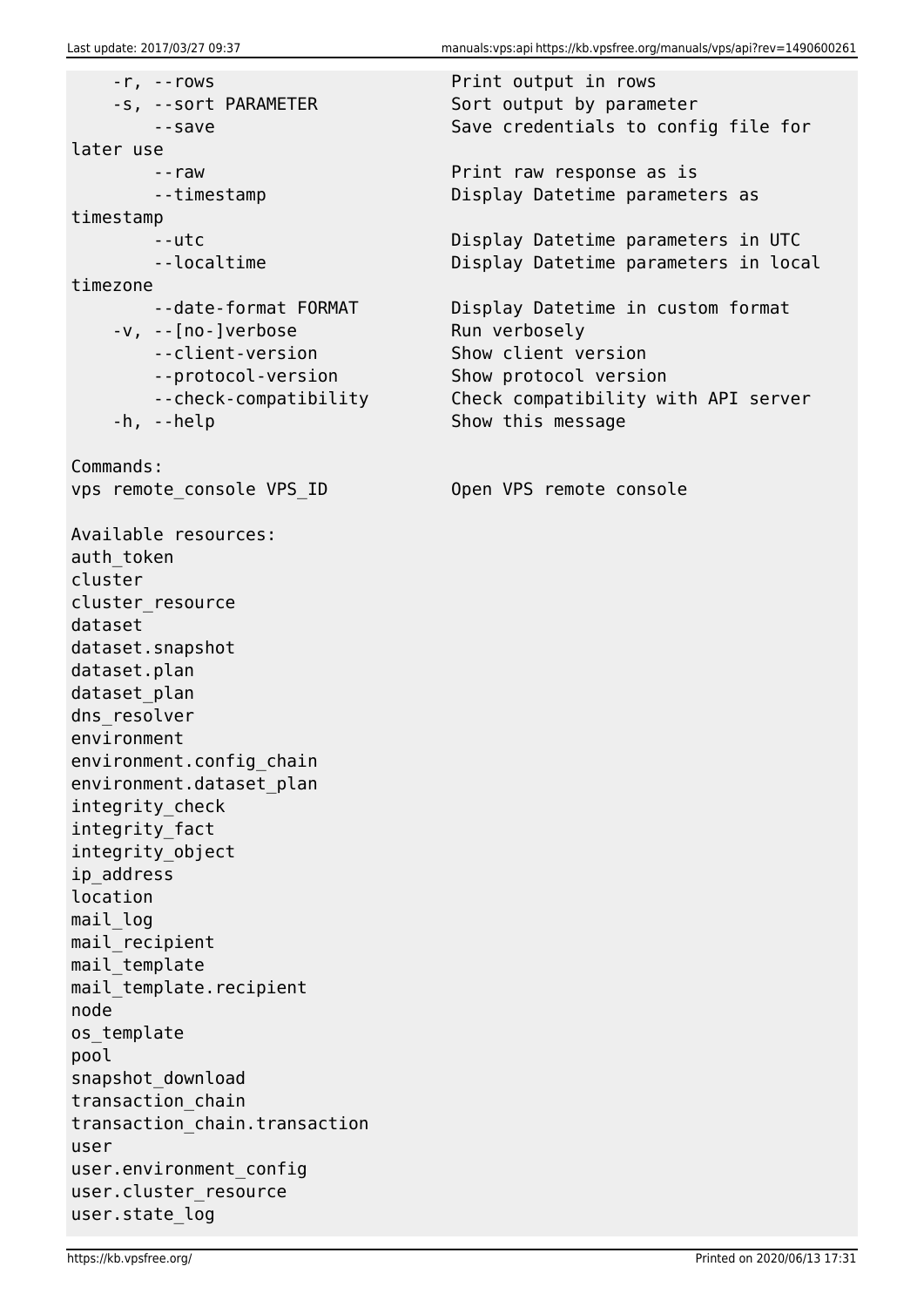user\_session vps vps.state\_log vps.config vps.feature vps.ip\_address vps.mount vps.console\_token vps\_config

By choosing an authentication method, object or action, help will have new options available:

```
$ vpsfreectl --auth basic --help
$ vpsfreectl vps --help
$ vpsfreectl vps list --help
```
## **Authentication**

#### **HTTP Basic**

You can either pass the username and password using the --username and --password parameters or you can skip the parameters and the program will prompt the user to input the credentials.

\$ vpsfreectl --auth basic user current

#### **Tokens**

Authentication using tokens creates a few new options:

| \$ vpsfreectl --auth token --help       |                                                              |  |  |
|-----------------------------------------|--------------------------------------------------------------|--|--|
| $\cdots$<br>-a, --auth METHOD           | Authentication method                                        |  |  |
| $-S, -s$                                | Save credentials to config file for                          |  |  |
| later                                   |                                                              |  |  |
| --username USER                         | User name                                                    |  |  |
| --password PASSWORD                     | Password                                                     |  |  |
| --token TOKEN                           | Token                                                        |  |  |
| --token-lifetime LIFETIME               | Token lifetime, defaults to                                  |  |  |
| renewable auto                          |                                                              |  |  |
| --token-interval SECONDS<br>--new-token | How long will token be valid in seconds<br>Request new token |  |  |
| --token-via VIA                         | Send token as a query parameter or in                        |  |  |
| HTTP header (query_param, header)       |                                                              |  |  |
| .                                       |                                                              |  |  |

Again, you don't have to send the username and password as parameters, the program will request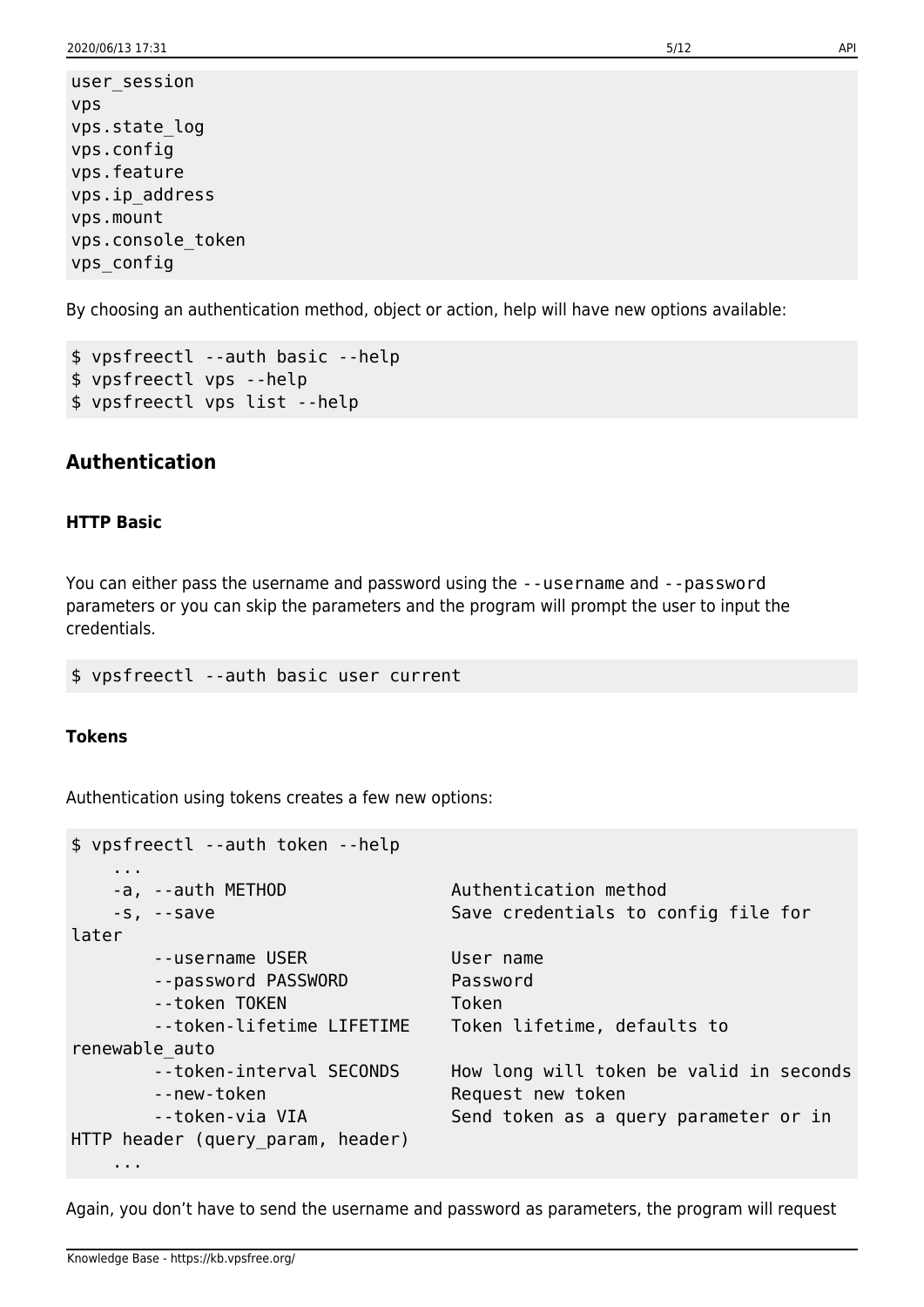them.

One-time token:

#### \$ vpsfreectl --auth token user current

After finishing, the token is forgotten and next time you will need to request a new one. A token for a use like this makes no sense.

Saving the token:

\$ vpsfreectl --auth token --save user current

The token is saved in the  $\sim$ /. haveapi-client. yml file and automatically loaded upon the next startup.

\$ vpsfreectl user current

However, a token like this expires within 20 minutes and it is necessary to request a new one. It is possible to create a token with a longer validity right away:

```
$ vpsfreectl --auth token --save --token-interval $((24*60*60)) user current
# 1 day
```
Or a token with a permanent lifetime straight away:

\$ vpsfreectl --auth token --save --token-lifetime permanent user current

Be careful if you're using tokens with an unlimited validity since anybody with access to  $\sim$ /.haveapi-client.yml can access and use the token.

### **Actions and Parameters**

Objects and actions have the same names as they do in the documentation – they're just written in lowercase letters and underscores are used instead of spaces. Every action has its input and output parameters. These can be displayed using the --help parameter if you provide the names of both the object and the action.

```
$ vpsfreectl vps list --help
...
Action description:
List VPS
Input parameters:
      --offset OFFSET The offset of the first object
      --limit LIMIT The number of objects to retrieve
      --node NODE Filter by node
       --location LOCATION Filter by location
```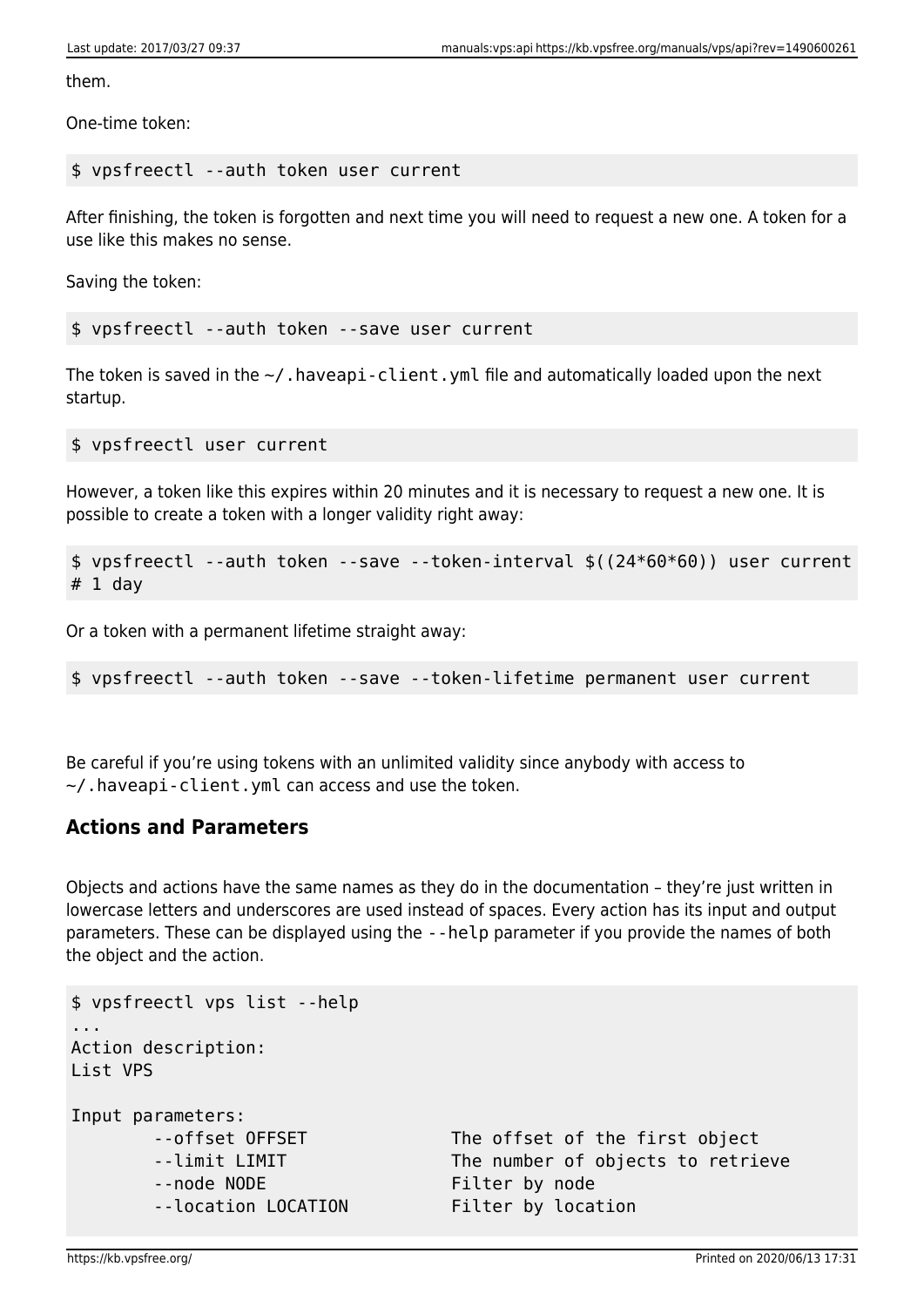--environment ENVIRONMENT Filter by environment --os-template OS\_TEMPLATE OS template --object-state OBJECT\_STATE Object state -h, --help Show this message Output parameters: id user VPS owner hostname VPS hostname os\_template dns resolver DNS resolver the VPS will use node Node VPS will run on dataset Dataset the VPS resides in created\_at memory memory memory manufacture memory memory memory manufacture manufacture memory memory size is 128 swap Minimally 0, maximally 12288, step size is 128 cpu Minimally 1, maximally 8, step size is 1 maintenance\_lock maintenance\_lock\_reason object\_state expiration date A date after which the state will progress running process\_count used memory in MB used disk in MB ...

You can filter VPSs by server, location, environment, distro, state and limit the number of displayed items or pages.

Action parameters are separated from client parameters by two dashes --. The following command displays the first three VPSs:

\$ vpsfreectl vps list -- --limit 3

If, for example, you want to filter by location, you first have to display a list of locations:

```
$ vpsfreectl location list
 ID Label
   3 Praha
   4 Brno
   5 Playground
```
Now let's display the VPSs found in the "Praha" (Prague) location:

\$ vpsfreectl vps list -- --location 3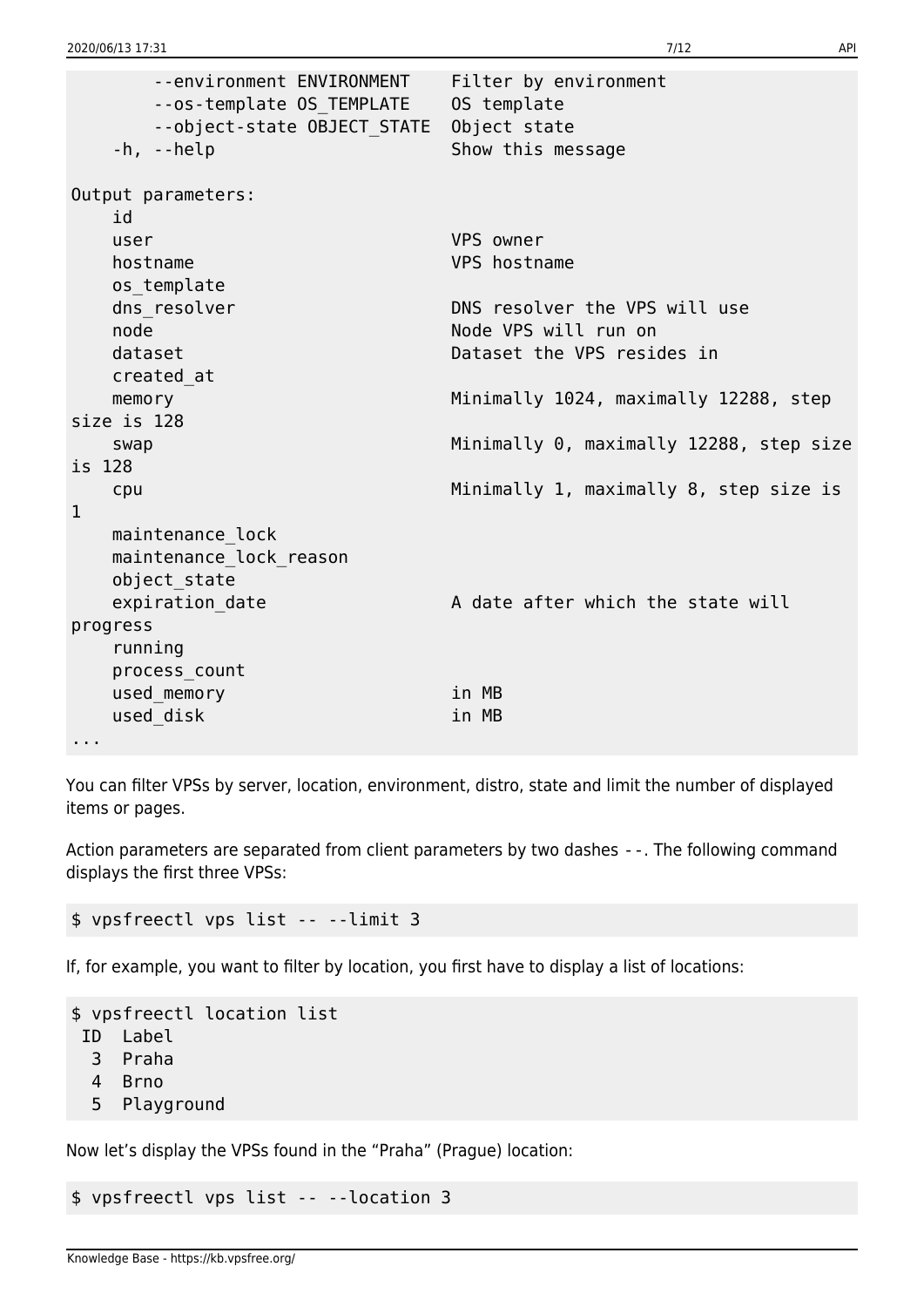## **Output Formatting**

The output can be either formatted into columns or rows. Under default settings, columns are used to display a group of objects and lines are used for a single object. You can choose the format using the -c option, --columns for columns and --rows for rows.

An example of the output formatted in columns (in this case the --columns option is unnecessary – it will be chosen automatically since the output contains several objects):

\$ vpsfreectl vps list --columns ID Label

3 Praha

- 4 Brno
- 5 Playground

An example of the output formatted into rows:

```
$ vpsfreectl location list --rows
     ID: 3
 Label: Praha
     ID: 4
 Label: Brno
     ID: 5
 Label: Playground
```
When used in scripts, the column formatting could be problematic due to the header with parameter names. You can disable it using the -H, --no-header option so that it won't be displayed.

## **Choosing the Parameters to Display**

The -o, --output option is used to set what output parameters of the action and in which order they will be displayed. Parameter names are separated by a comma.

```
$ vpsfreectl vps list -o id,hostname,node,os_template
       VPS id: 4710
    Hostname: vps
         Node: node7.prg (#108)
 OS template: CentOS 7 (#43)
```
## **Sorting**

The -s, --sort option can be used to sort the output in ascending order according to a specific parameter (on the client's side).

\$ vpsfreectl os\_template list --sort label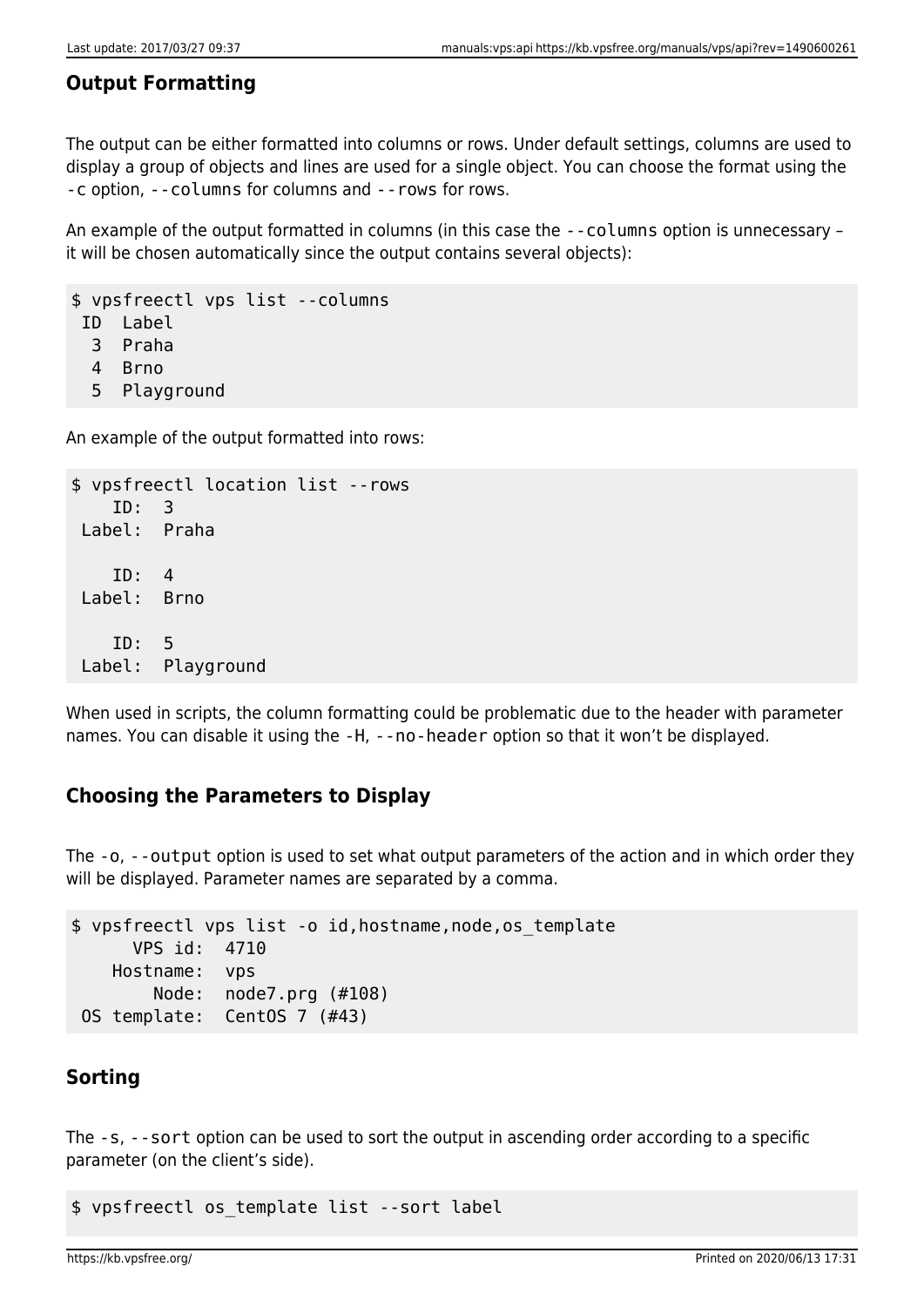| ID | Label                | Info                     | Supported    |
|----|----------------------|--------------------------|--------------|
| 42 | Arch Linux [TEST]    | $\overline{\phantom{a}}$ | $\Theta$     |
| 24 | CentOS <sub>6</sub>  |                          | 1            |
| 43 | CentOS 7             |                          | 1            |
| 20 | Debian 6             |                          | $\mathbf{1}$ |
| 31 | Debian 7             |                          | $\mathbf{1}$ |
| 38 | Debian 7 [TEST]      |                          | $\Theta$     |
| 46 | Debian 8             |                          | 1            |
| 33 | Fedora 20            |                          | $\mathbf{1}$ |
| 40 | Fedora 22            |                          | 1            |
| 14 | Gentoo 13.0          |                          | $\mathbf{1}$ |
| 37 | Gentoo [TEST]        |                          | $\Theta$     |
| 32 | OpenSUSE 12.3        |                          | 1            |
| 26 | Scientific Linux 6.6 | $\overline{\phantom{a}}$ | $\mathbf{1}$ |
| 45 | Scientific Linux 7   |                          | $\Theta$     |
| 30 | Ubuntu 12.04         |                          | 1            |
| 35 | Ubuntu 14.04         |                          | 1            |
| 39 | Ubuntu 14.04 [TEST]  | $\blacksquare$           | $\Theta$     |
| 47 | openSUSE 13.2 [TEST] | $\qquad \qquad -$        | 0            |
|    |                      |                          |              |

### **Date and Time Format**

The client includes several options that are used to choose the date and time format if an action returns a parameter of the type Datetime.

- $\bullet$  --utc
- --localtime
- --timestamp
- --date-format FORMAT format according to [Time#strftime](http://ruby-doc.org/core-2.3.0/Time.html#method-i-strftime)

## **Updates**

In order to make use of new features, the client needs to be updated from time to time. This is done using the following command:

```
$ gem update vpsfree-client
```
Then you can remove the old version:

```
$ gem cleanup vpsfree-client
```
This command only removes the old versions of the vpsfree-client gem, but its dependencies remain. In order to remove all old gems, use the following command:

\$ gem cleanup -n # prints which gems would be deleted \$ gem cleanup # deletes the gems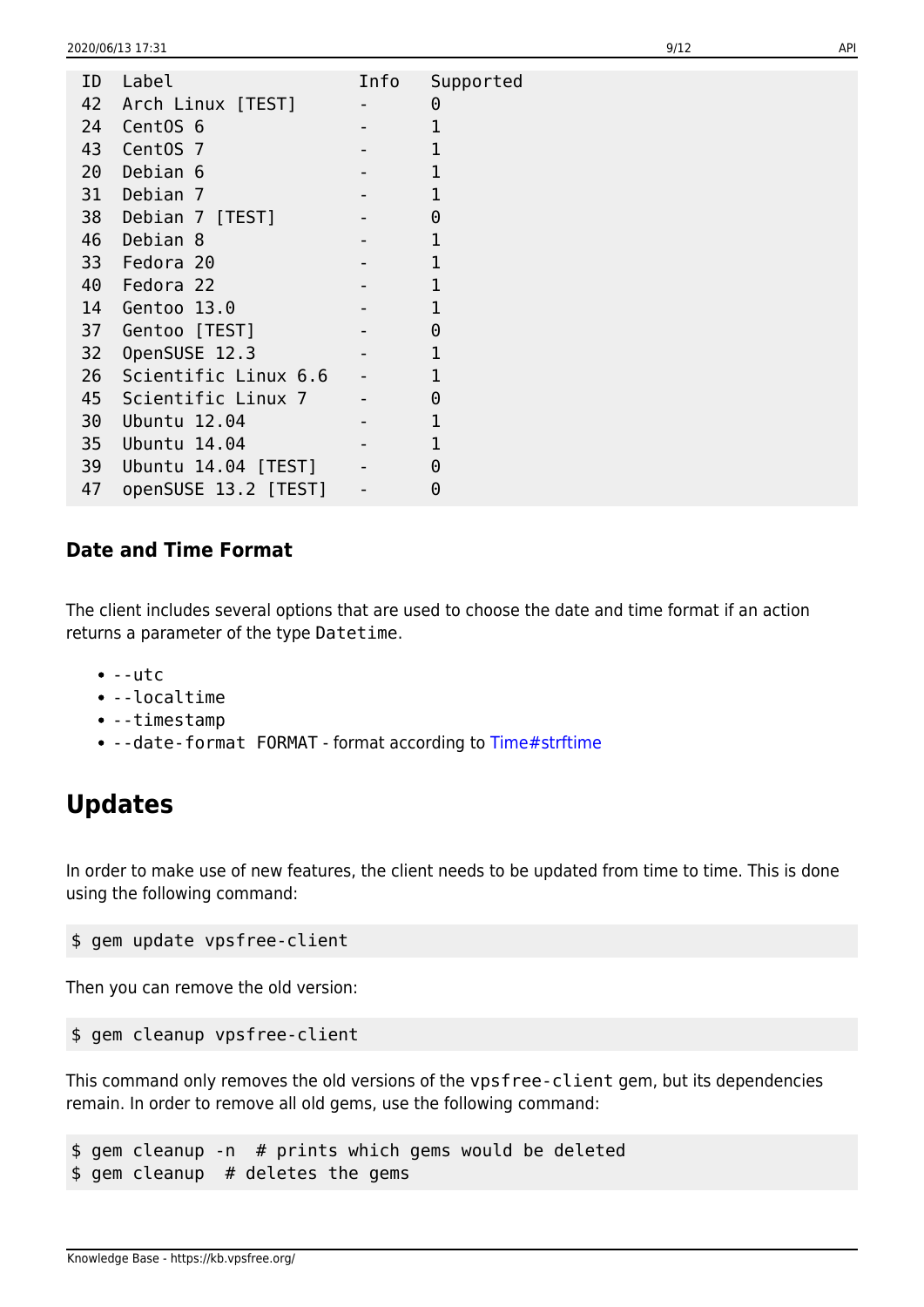## **File system**

haveapi-fs is a file system based on FUSE, i.e. it makes it possible to mount the API as a file system from userspace. Objects, actions and their parameters can be browsed like folders and files in any program. The file system is installed the same way as a CLI, it just has a different name:

```
$ gem install haveapi-fs
```
## **Usage**

The usage of haveapi-fs is described in detail in [README.md](https://github.com/vpsfreecz/haveapi-fs#usage). This is just a brief description.

```
$ haveapi-fs https://api.vpsfree.cz /mnt/api.vpsfree.cz
Username: mylogin
Password:
$ cd /mnt/api.vpsfree.cz
$ \;ls \; -1auth token
cluster
cluster_resource
dataset
dataset plan
dns resolver
environment
help.html
help.man
help.md
help.txt
ip_address
language
location
mail_template
migration_plan
node
object_history
os_template
snapshot_download
transaction
transaction_chain
user
user_session
vps
vps_config
```
Each folder contains the files help. {html,txt,md,man}, which describe what the current folder contains.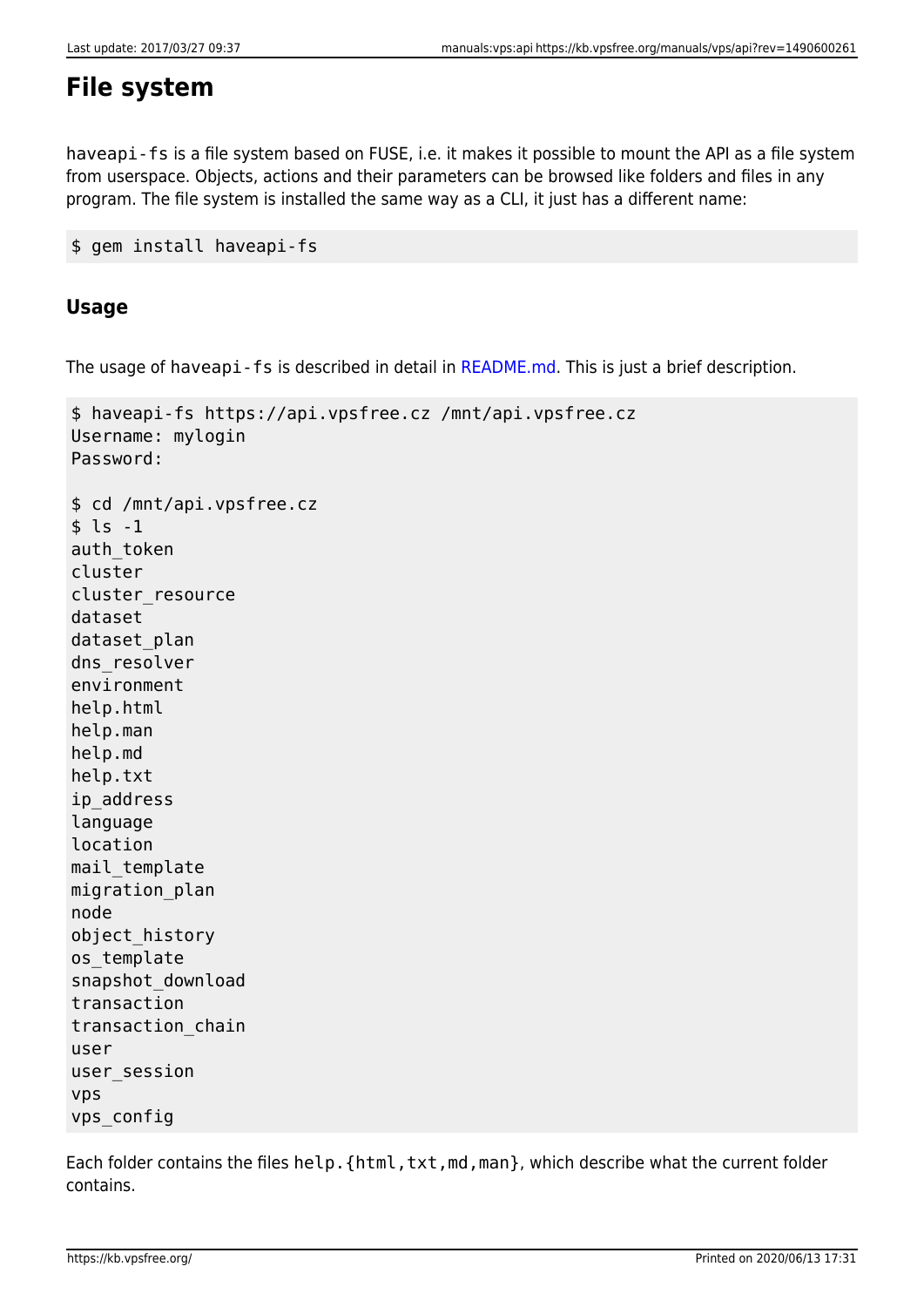```
$ cat vps/5685/hostname
my-vps
$ echo better-hostname > vps/5685/hostname
$echo 1 > vps/5685/save$ cat vps/5685/actions/update/status
1
$ cat vps/5685/hostname
better-hostname
```
The example demonstrates that individual object attributes can simply be changed by writing into a file. The save action can be called by writing a one, or it can be run as an executable file.

In order to get clearer creation/modification of objects, you can use the YAML files create.yml or update.yml. These files contain parameters in the form of a hash and after saving and closing the file, the corresponding action is performed.

This way, you can perform any operation in the API.

## **Usage Examples**

The following scripts demonstrate ways you can use the API. These scripts can be run from anywhere – manually, from cron, etc.

Although these examples are still valid, the CLI client already contains [commands](https://kb.vpsfree.org/manuals/vps/datasets#downloading_backups) which make downloading backups even easier.

### **Daily Downloads of VPS Backups**

```
#!/usr/bin/env ruby
# Downloading the last (most recent) backup of all VPSs.
require 'vpsfree/client'
api = VpsFree::Client.new
api.authenticate(:token, token: 'PUT YOUR TOKEN HERE')
api.dataset.list(role: :hypervisor).each do |ds|
  last snapshot = ds.snapshot.list.last
  # This action may take up to several hours
  dl = api.snapshot_download.create(snapshot: last_snapshot.id)
   unless dl.api_response.ok?
    warn "#{ds.name}@#{last_snapshot.created_at}:
#{dl.api_response.message}"
    next
   end
```